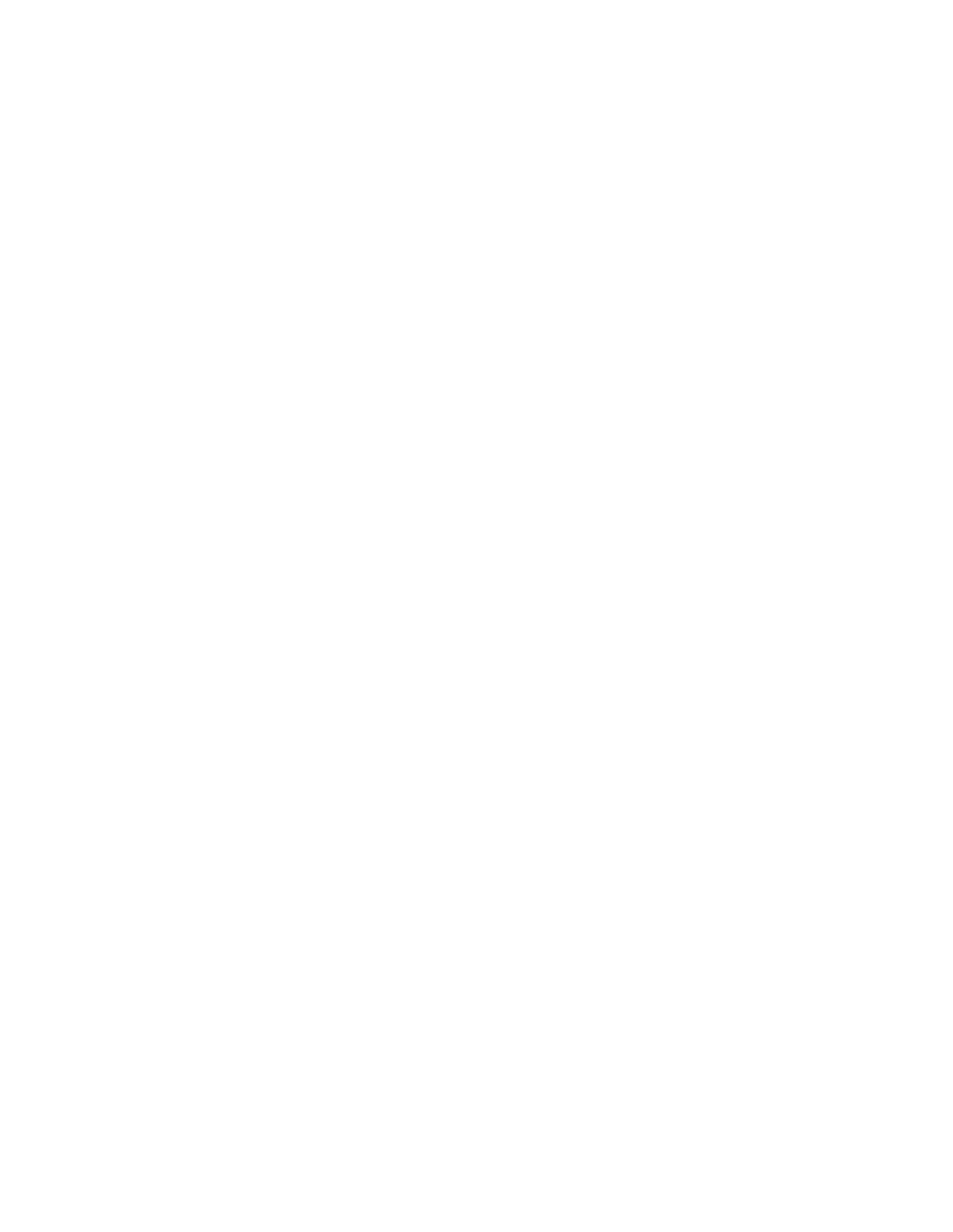I am a diversity of people, as each one of us is. The contemporary subject is exploded, they are several. When you are surprised, it is because you are another, we are being another. Tunga.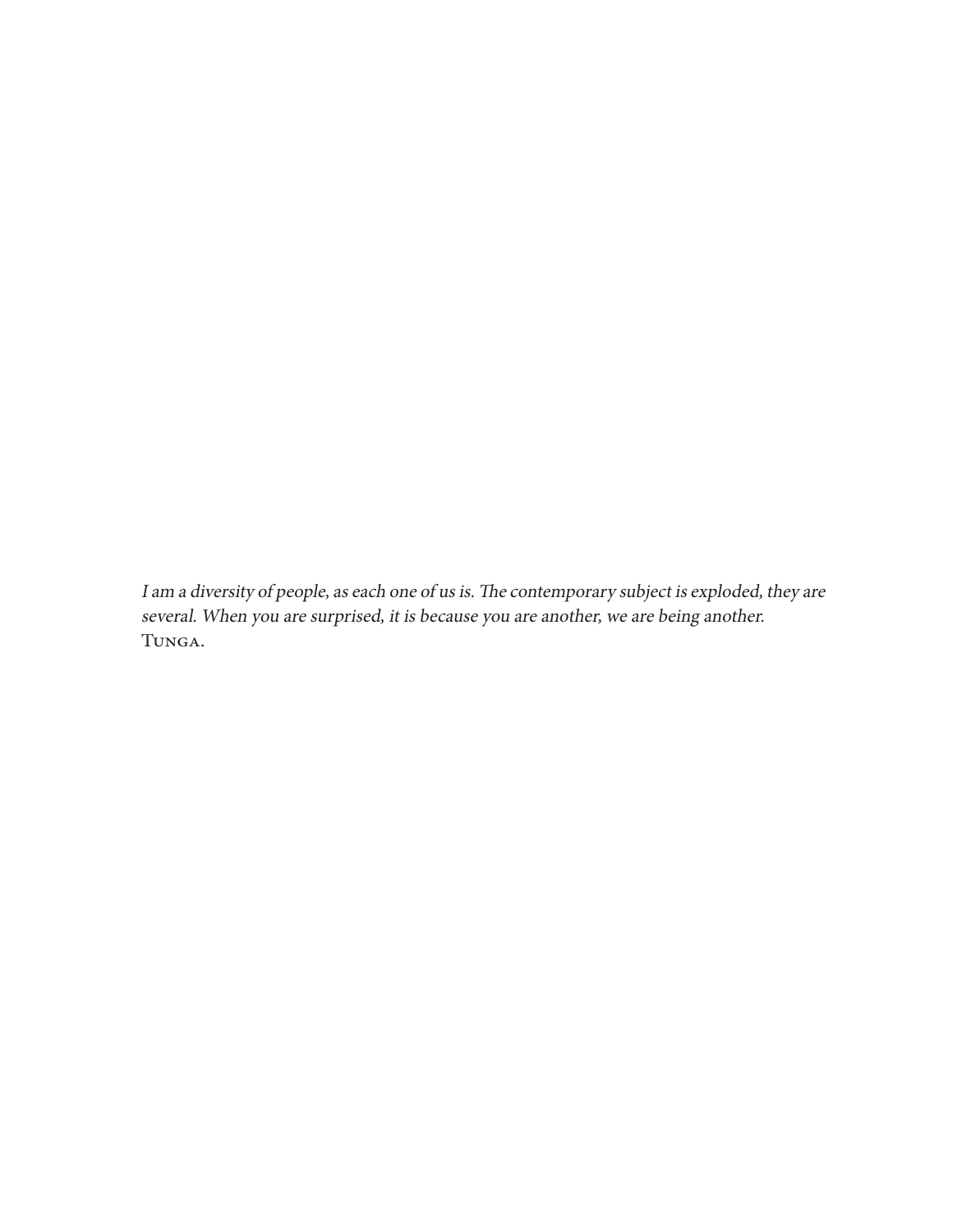${\bf A}$ s an artist, I know the work that I make very closely; the pieces, the performances, I know each detail of each element of it. I focus on looking at the relations, those which can come from anywhere; a smell, a food, a song, a drawing. Everything is meticulously tied together. The moment it is finished, and I think I know everything there is to know about it, I realize, that as a matter of fact, I don't. This is the moment of not knowing, the moment that I start learning from it. This is the moment in poetry that I am interested in. I can do all the readings, I can understand all origins, I can sow together all relations, but there is always a moment when it presents itself as an unknown, it imposes itself as an enigma or a mystery. In a way, my work, or my making, always tends towards this surprise. This surprise, of seeing the world as a mystery, is what makes me widen it, what makes me try to understand this world in a deeper way.

What I am trying to say is that sometimes  $A + B$  do not equal C; sometimes it equals something else. In my opinion, what happens in poetry and in art is the possibility of joining the heterogeneous and finding (in two things that have no relation to each other) something else, something that is produced by this meeting. I believe that modernity is in a way characterized by this meeting, a lucky meeting between two things that have no relation and that together produce a new meaning. For me, the ability, maybe even the vocation of art, is to use this "conjunction energy", which can present itself as an object, or a poem (the joining of two words), or a musical chord (where two completely different notes produce a new and unusual effect) but also, making a generalization (and I think that is what one should do with art), is to take anything and everything that is a poem and say it is not only a poem, it is life.

I believe that what we are talking about is, par excellence, the energy of love, love is the energy of conjunction for us humans. If there is any reason for us to do poetry, it is to create possibilities of having diverse relations, of being surprised at the conjunction of what is heterogeneous. If we humans understand each other, it is not by the homogeneity that we have, it is by our differences. As Tunga explained in the quotation above, we are all unique and diverse, we are all completely different from one another, although we are all identical. Poetry tries to find this unity in the diverse, this possibility of putting the diverse together, in harmony and by doing so, creates meaning. If we generalize this idea, I think that art has a positive role in society.

It is no wonder that we sing together, for example. When two people sing together or dance together, there is an understanding of this nature. It is worth making art for it. There is a will for this to happen, a very close faith, which gives us a reason to do it.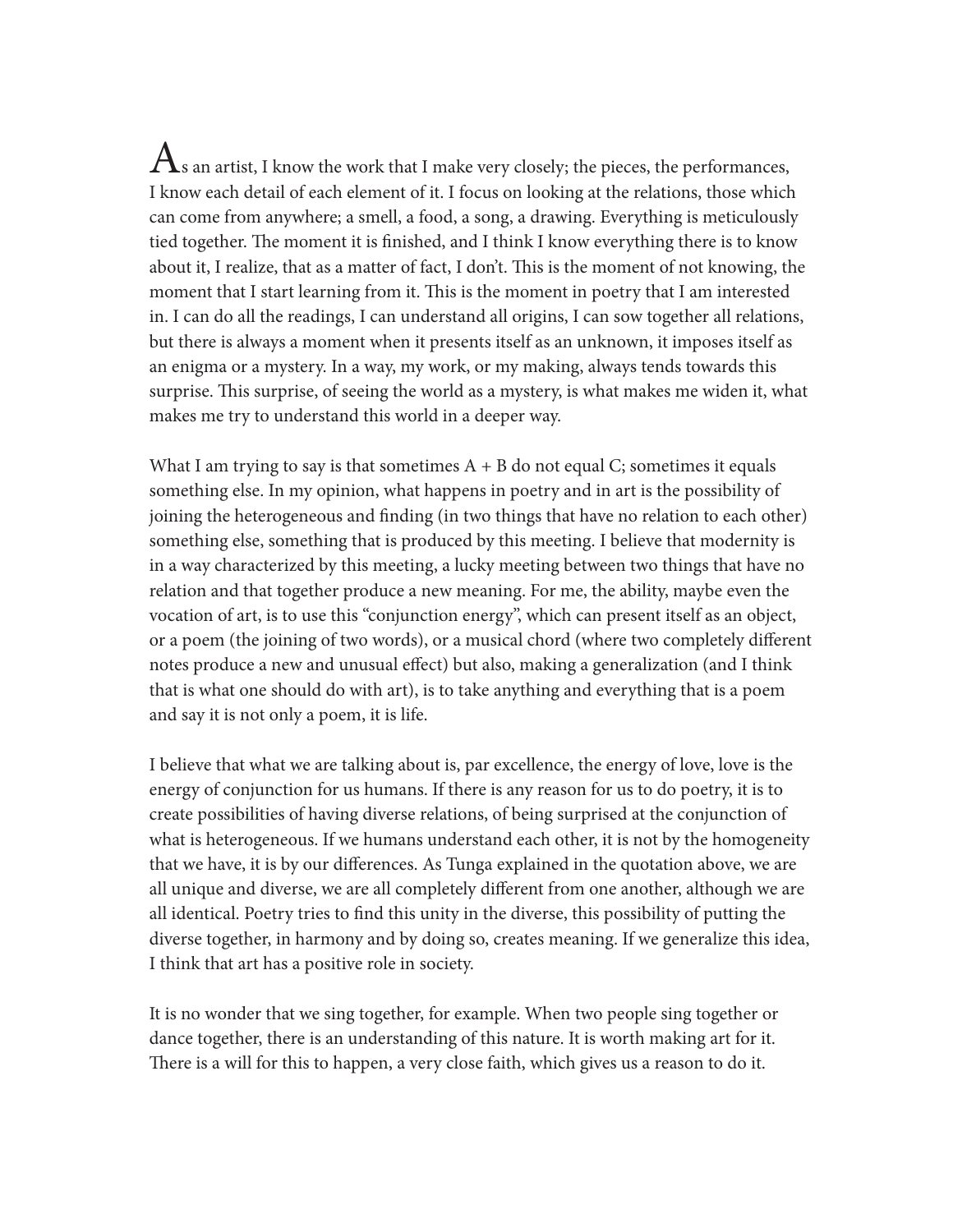I think we have a fabulous heritage in Brazil, we have had an experience - under a European matrix of course - but one that was radically different from that of other places, and that can contribute immensely, today more than ever, to the understanding of the contemporary world. The cultural diversity that has been a part of our country since the beginning of the last century, formed, or formalized a kind of modernism where other values were included in those organized or thought by modernity. For example, movements like constructivism, arrive in Brazil and deal with the presence of corporality, the presence of the body. They are thought of not only as a visual experience but as an experience of the moving body opposite that. This is the experience of Lygia Clark and Oiticica, for example. Other experiences of a different nature bring social heterogeneity to the center of modern thought. In a way, we were impelled to think of a model where all this heterogeneity would fit. And this is what is happening to the world. In Europe, the presence of Arabic people in France or Germany, immigrants that were brought for labor and ended up building a part of the society, that have brought in other cultures that have to be incorporated into the model, for example. We have this experience, we have been going through this for the past one hundred years, and we think in a much more advanced way than these cultures said to be hegemonic. I believe we have something to teach, we have something to say, we have a lot to learn, but we also have to be heard. It is a dialogue of equals. It is not in the sense of copying. It is not a question of doing it "better" in the way of. It is a matter of using principles, which are the same, because we have a European heritage, but we have things they do not have. The dialogue needs to exist in this dimension.

In a way, it does, and I think it's effective. Obviously, it is not all roses, because independently of the world of ideas, these things also circulate in the world of interests, of cultural hegemonies. Saying no to these cultural hegemonies and making it possible to speak together, in the same status, as equals and bringing in novelties that are not imposed by these cultural hegemonies, that is the fight, that is where art has to be.

We inherit the world; the world is ours and we have the right to be and to practice any culture. All the cultural practices are valid, no one is better than the other, each one is more suitable for you or for me or for a group of people. The will, the desire to create hegemonies of cultural practices is a desire of domination, and against this desire of domination we do art, we impose poetry. It is important to remember, we have the right and the duty to accept and to be able to enjoy any kind of practice, those that come from dominant countries even, because they are legitimate, but we also have the obligation to refuse all that is *imposed* upon us. Subjectivity today seems to be something we build with money, we are made, not of what we like any more, we are made of what we think we should like. People represent themselves with this cigar, with that wine, with such clothes, living in this place,